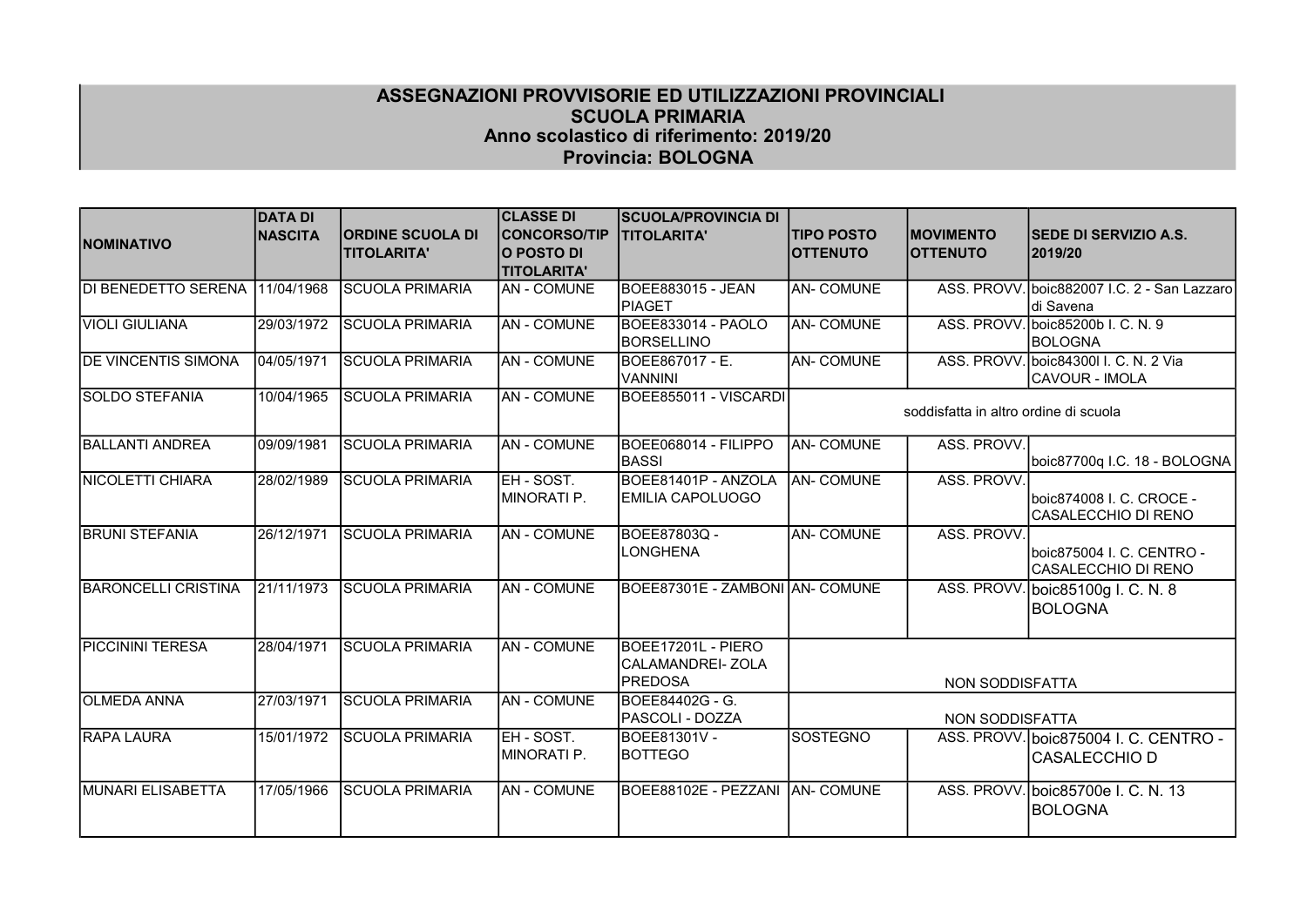| <b>NOMINATIVO</b>                                     | <b>DATA DI</b><br><b>NASCITA</b> | <b>ORDINE SCUOLA DI</b><br><b>TITOLARITA'</b>     | <b>CLASSE DI</b><br><b>CONCORSO/TIP</b><br>O POSTO DI<br><b>TITOLARITA'</b> | <b>SCUOLA/PROVINCIA DI</b><br><b>TITOLARITA'</b>                     | <b>TIPO POSTO</b><br><b>OTTENUTO</b>  | <b>MOVIMENTO</b><br><b>OTTENUTO</b>   | <b>SEDE DI SERVIZIO A.S.</b><br>2019/20              |
|-------------------------------------------------------|----------------------------------|---------------------------------------------------|-----------------------------------------------------------------------------|----------------------------------------------------------------------|---------------------------------------|---------------------------------------|------------------------------------------------------|
| <b>BRANCHINI SIMONETTA</b>                            | 17/08/1960                       | <b>SCUOLA PRIMARIA</b>                            | EH-SOST.<br>MINORATI P.                                                     | BOEE85801C - MAZZINI                                                 | SOSTEGNO                              | ASS. PROVV.                           | boic81400I I. C. ANZOLA<br><b>DELL'EMILIA</b>        |
| <b>GRAZIOSI FRANCA</b>                                | 07/09/1963                       | <b>SCUOLA PRIMARIA</b>                            | <b>AN-COMUNE</b>                                                            | <b>BOEE85701L-</b><br><b>SEVERINO FERRARI</b>                        | <b>AN-COMUNE</b>                      |                                       | ASS. PROVV. boic87700g I.C. 18 -<br><b>BOLOGNA</b>   |
| DALLA NOCE BARBARA                                    | 07/07/1968                       | <b>SCUOLA PRIMARIA</b>                            | <b>AN - COMUNE</b>                                                          | BOEE882019 - L. DONINI                                               |                                       |                                       |                                                      |
| <b>SERRA MOIRA</b>                                    | 04/11/1972                       | <b>SCUOLA PRIMARIA</b>                            | EH - SOST.<br>MINORATI P.                                                   | BOEE875027 -<br><b>GIUSEPPE GARIBALDI</b>                            | <b>SOSTEGNO</b>                       |                                       | ASS. PROVV. boic817004 I. C. N. 6<br>BOLOGNA         |
| <b>FABBRI SUSY</b>                                    | 27/02/1974                       | <b>SCUOLA PRIMARIA</b>                            | EH - SOST.<br>MINORATI P.                                                   | BOEE854015 - DON G.<br><b>MINZONI</b>                                | <b>SOSTEGNO</b>                       | ASS. PROVV.                           | boic882007 I.C. 2 - San<br>Lazzaro di Savena         |
| <b>D'AMICO GIULIA</b>                                 | 25/11/1983                       | <b>SCUOLA PRIMARIA</b>                            | <b>AN - COMUNE</b>                                                          | BOEE882019 - L. DONINI AN - COMUNE                                   |                                       |                                       | ASS. PROVV. boic87300c I. C. N. 16<br><b>BOLOGNA</b> |
| <b>GARCIA</b><br>FERNANDEZ 25/01/1976<br><b>LAURA</b> |                                  | SCUOLA<br>DELL'INFANZIA                           | EH - SOST.<br>MINORATI P.                                                   | BOAA87200C - IC N.15<br><b>VIA LOMBARDI</b>                          |                                       | soddisfatta in altro ordine di scuola |                                                      |
| <b>AMATO GIOVANNA</b>                                 |                                  | <b>SCUOLA PRIMARIA</b>                            | EH - SOST.<br>MINORATI P.                                                   | BOAA832002 - I.C. DI<br>PORRETTA TERME                               |                                       | soddisfatta in altro ordine di scuola |                                                      |
| <b>DRAGANI FLAVIA</b>                                 | 09/08/1968                       | <b>SCUOLA</b><br>SECONDARIA DI II<br><b>GRADO</b> | <b>CULT</b><br><b>STRANIERA</b><br>(INGLESE)                                | AB24 - LINGUA E BORC03000L - IPSAS<br>ALDROVANDI-<br><b>RUBBIANI</b> | soddisfatta in altro ordine di scuola |                                       |                                                      |
| <b>SPADA MARIA RITA</b>                               | 22/05/1956 SCUOLA                | SECONDARIA DI I<br><b>GRADO</b>                   | A030 - ED.<br>MUSICALE                                                      | BOMM884021 - I.C.<br>LOIANO MONGHIDORO                               | SOSTEGNO                              | ASS. PROVV.                           | BOEE884011 I.C. LOIANO<br><b>MONGHIDORO</b>          |
| <b>AMERISE MARIA</b>                                  |                                  | 27/01/1974 SCUOLA PRIMARIA                        | <b>SOSTEGNO</b>                                                             | BOEE83601G. SASSO<br>MARCONI                                         | <b>SOSTEGNO</b>                       | UTILIZZAZIONE                         | boic874008 I. C. CROCE -<br>CASALECCHIO DI RENO      |
| <b>BASILE ANTONELLA</b>                               |                                  | 24/10/1971 SCUOLA PRIMARIA                        | <b>AN-COMUNE</b>                                                            | <b>BOEE817016</b><br><b>ERCOLANI</b>                                 | NON SODDISFATTA                       |                                       |                                                      |
| <b>BELLETTI DANIELA</b>                               |                                  | 16/02/1977 SCUOLA PRIMARIA                        | <b>AN-COMUNE</b>                                                            | BOEE85801C - MAZZINI                                                 | SOSTEGNO                              | <b>UTILIZZAZIONE</b>                  | BOEE85801C - MAZZINI                                 |
| <b>BRUNETTI LUCIA</b>                                 |                                  | 22/11/1978 SCUOLA PRIMARIA                        | <b>AN-COMUNE</b>                                                            | <b>BOEE80801B</b><br><b>GIOVANNI XXIII</b>                           | <b>AN-COMUNE</b>                      | <b>UTILIZZAZIONE</b>                  | boic85100g I. C. N. 8<br><b>BOLOGNA</b>              |
| CAPPELLI RITA                                         |                                  | 05/11/1966 SCUOLA PRIMARIA                        | <b>AN - COMUNE</b>                                                          | <b>BOEE85701L</b><br>SEVERINO FERRARI                                | ISTR. ADULTI                          | <b>UTILIZZAZIONE</b>                  | boct70100b CPIA 2 Bologna<br>(I.C. n. 1 BO)          |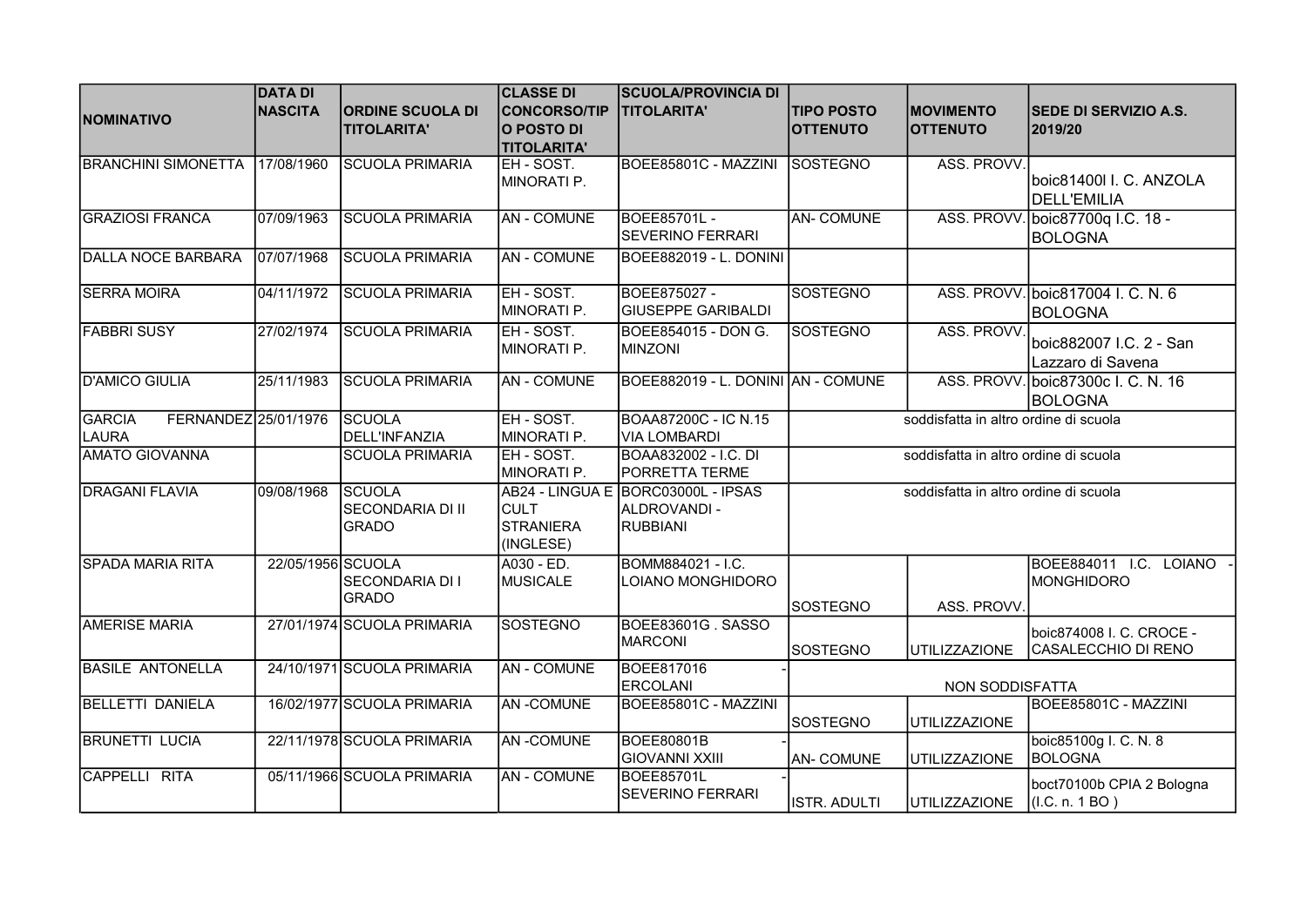|                            | <b>DATA DI</b> |                            | <b>CLASSE DI</b>      | <b>SCUOLA/PROVINCIA DI</b>                   |                    |                      |                                |
|----------------------------|----------------|----------------------------|-----------------------|----------------------------------------------|--------------------|----------------------|--------------------------------|
|                            | <b>NASCITA</b> | <b>IORDINE SCUOLA DI</b>   | <b>CONCORSO/TIP</b>   | <b>TITOLARITA'</b>                           | <b>TIPO POSTO</b>  | <b>IMOVIMENTO</b>    | <b>SEDE DI SERVIZIO A.S.</b>   |
| <b>NOMINATIVO</b>          |                | <b>TITOLARITA'</b>         | O POSTO DI            |                                              | <b>OTTENUTO</b>    | <b>OTTENUTO</b>      | 2019/20                        |
|                            |                |                            | <b>TITOLARITA'</b>    |                                              |                    |                      |                                |
| <b>CAVALLARI ANDREA</b>    |                | 29/06/1968 SCUOLA PRIMARIA | ISTRUZ. ADULTI        | BOCT702007 - ORSINI                          |                    |                      | boct709002 CPIA 1 Imola (B.    |
|                            |                |                            |                       |                                              | ISTR. ADULTI       | UTILIZZAZIONE        | SCAPPI - C.S.P.T.)             |
| <b>CHIARINI CLARA</b>      |                | 08/04/1970 SCUOLA PRIMARIA | <b>AN - COMUNE</b>    | BOEE868013                                   |                    |                      | boee825015 I.C.                |
|                            |                |                            |                       | MOLINELLA                                    | <b>SOSTEGNO</b>    | UTILIZZAZIONE        | MALALBERGO                     |
| <b>CUZZOLA CRISTINA</b>    |                | 03/04/1979 SCUOLA PRIMARIA | <b>SOSTEGNO</b>       | BOEE85201D - R. SANZIO                       |                    |                      | boee883015 I.C. n. 22 -        |
|                            |                |                            |                       |                                              | ISOSTEGNO          | <b>UTILIZZAZIONE</b> | BOLOGNA                        |
| DA VIA SILVIA              |                | 13/10/1977 SCUOLA PRIMARIA | SOSTEGNO              | BOEE817016                                   |                    |                      | boee817038 Clinica neurologica |
|                            |                |                            |                       | <b>ERCOLANI</b>                              | <b>SOSTEGNO</b>    | UTILIZZAZIONE        | Iinfantile NES                 |
| <b>DALLA NOCE BARBARA</b>  |                | 07/07/1968 SCUOLA PRIMARIA | <b>SOSTEGNO</b>       | BOEE882019 - L.DONINI                        |                    |                      |                                |
|                            |                |                            |                       |                                              |                    | NON SODDISFATTA      |                                |
| <b>DI FRANCO ILENIA</b>    |                | 30/08/1962 SCUOLA PRIMARIA | <b>SOSTEGNO</b>       | BOEE812013 I. C. N. 2                        |                    |                      | boee85801c I. C. N. 14         |
|                            |                |                            |                       | <b>BOLOGNA</b>                               | <b>SOSTEGNO</b>    | IUTILIZZAZIONE       | BOLOGNA                        |
| <b>FESTA MARIANGELA</b>    |                | 05/11/1963 SCUOLA PRIMARIA | <b>SOSTEGNO</b>       | <b>BOEE81301V</b>                            |                    |                      |                                |
|                            |                |                            |                       | <b>BOTTEGO</b>                               | SOSTEGNO           | UTILIZZAZIONE        | boe876012 I.C. 17 - BOLOGNA    |
| <b>FRANCESCHETTI ANJA</b>  |                | 07/07/1967 SCUOLA PRIMARIA | <b>AN - COMUNE</b>    | $x \times 1$<br>BOEE85101T<br>$\blacksquare$ |                    |                      |                                |
| <b>LISA</b>                |                |                            |                       | <b>APRILE</b>                                |                    |                      |                                |
| <b>FRANCESCHI</b>          |                | 18/03/1959 SCUOLA PRIMARIA | <b>AN - COMUNE</b>    | BOCT70400V - BUDRIO                          |                    | NON SODDISFATTA      |                                |
| NICOLETTA                  |                |                            |                       |                                              |                    |                      |                                |
|                            |                |                            |                       |                                              |                    | NON SODDISFATTA      |                                |
| <b>GIANNOTTI CARMELINA</b> |                | 16/05/1974 SCUOLA PRIMARIA | <b>SOSTEGNO</b>       | BOEE85801C - MAZZINI                         |                    |                      | boee874001a I. C. CROCE -      |
|                            |                |                            |                       |                                              | SOSTEGNO           | UTILIZZAZIONE        | CASALECCHIO DI RENO            |
| <b>GRAZIOSI FRANCA</b>     |                | 07/09/1963 SCUOLA PRIMARIA | <b>AN - COMUNE</b>    | BOEE85701L - SEVERING                        |                    |                      |                                |
|                            |                |                            |                       |                                              | <b>AN - COMUNE</b> | ASS. PROVV.          | boee87701t I.C. 18 - BOLOGNA   |
| <b>GUARINO MARIA</b>       |                | 24/11/1966 SCUOLA PRIMARIA | <b>ISTRUZ. ADULTI</b> | BOCT70500P - CADUTI                          |                    |                      |                                |
| GABRIELLA                  |                |                            |                       | <b>D.DIRETTISSIMA</b>                        |                    | NON SODDISFATTA      |                                |
| LIBERTI ALESSANDRA         |                | 03/06/1987 SCUOLA PRIMARIA | <b>SOSTEGNO</b>       | BOEE84402G - DOZZA                           |                    |                      |                                |
|                            |                |                            |                       |                                              | SOSTEGNO           | <b>UTILIZZAZIONE</b> | boee847012x I. C. N. 6 IMOLA   |
| LOSITO ANGELA              |                | 31/12/1988 SCUOLA PRIMARIA | <b>SOSTEGNO</b>       | BOEE86301X -                                 |                    |                      |                                |
|                            |                |                            |                       | <b>BAZZANO CAPOLUOGO</b>                     |                    |                      | boee82101t I. C.               |
|                            |                |                            |                       |                                              | SOSTEGNO           | UTILIZZAZIONE        | <b>CERETOLO</b>                |
| <b>MATRULLO MARTA</b>      |                | 11/03/1979 SCUOLA PRIMARIA | <b>AN- COMUNE</b>     | <b>BOEE05601R</b><br>-BIANCA                 |                    |                      |                                |
|                            |                |                            |                       | <b>BIZZI</b>                                 | SOSTEGNO           | UTILIZZAZIONE        | boee85601r I. C. N. 7 IMOLA    |
| <b>MORELLI TERESA</b>      |                | 29/07/1960 SCUOLA PRIMARIA | <b>AN-COMUNE</b>      | BOEE81301V - BOTTEGO                         |                    |                      | boct702007 CPIA 1 Imola (I.C.  |
|                            |                |                            |                       |                                              | ISTR. ADULTI       | UTILIZZAZIONE        | 7 IMOLA)                       |
|                            |                |                            |                       |                                              |                    |                      |                                |